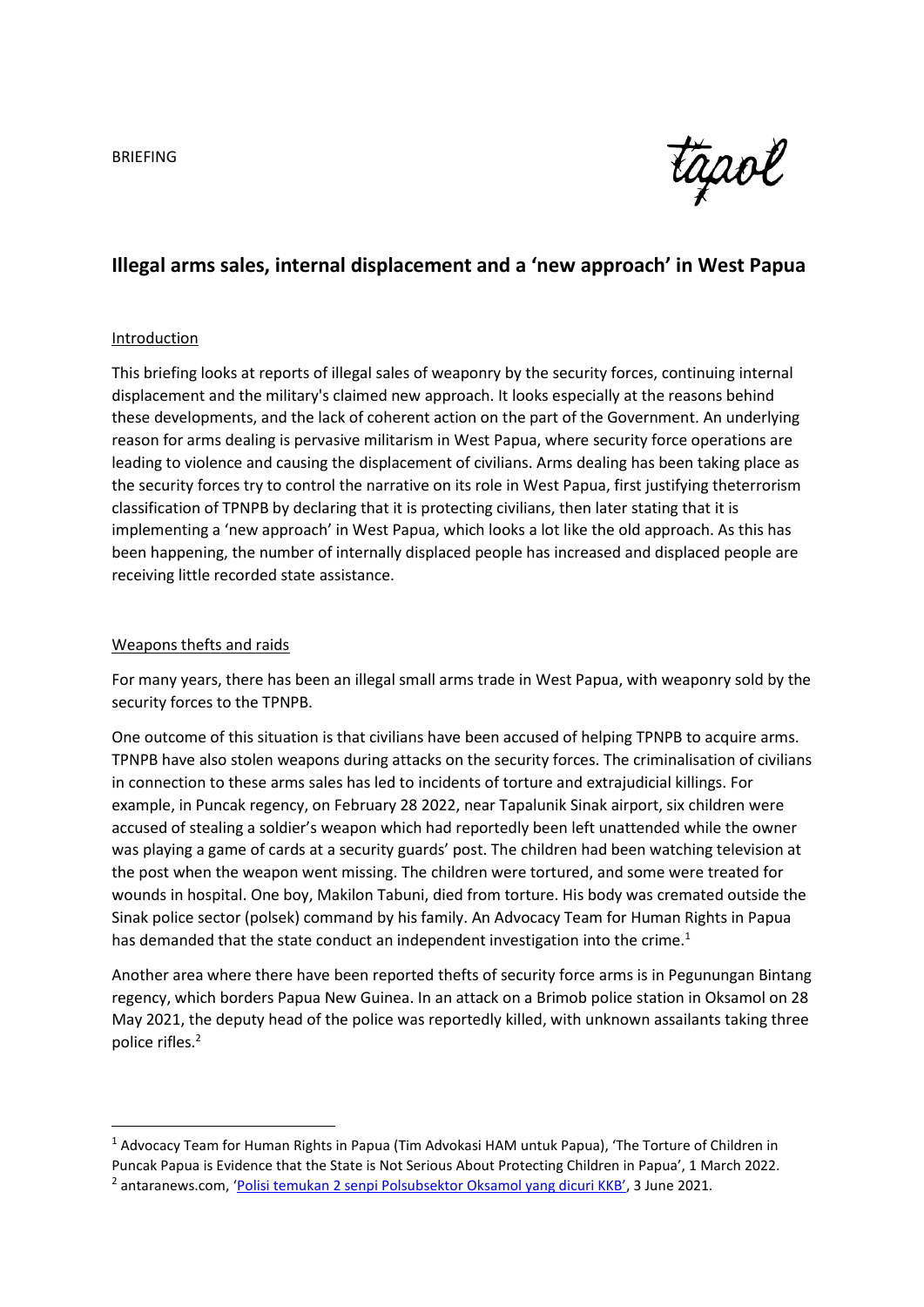## Security force sales of small arms

1

Thefts of unattended weapons carry great risks. A more common method for acquiring weapons is to purchase them from security forces or government officials. This is also risky for arms dealers: in 2020, a soldier was tried and convicted in a military court of supplying arms and sentenced to life in prison. 3 In several cases from November 2020 to November 2021, the authorities claim to have thwarted illegal small arms trading. A local government employee was accused of smuggling four machine guns from Biak to Intan Jaya in late-2020;<sup>4</sup> two police and four civilians were accused in Ambon of intending to supply guns and ammunition to armed groups in March 2021;<sup>5</sup> a local government employee was accused of possessing ammunition in Yahukimo in September 2021;<sup>6</sup> and security force personnel were arrested in Nabire and Pulau Yapen in late-2021, accused of selling arms to TPNPB.<sup>7</sup> In the Nabire and Yapen case, politicians in the national parliament encouraged the authorities to "thoroughly investigate" the incidents, but have not commented on why illegal arms sales may be happening to begin with.

Another feature of these cases is that security forces have accused civilians of involvement in illegal arms sales before formally bringing charges against them. Indonesian journalists have also reported police versions of events without cross-checking the accusations. For example, reports were published stating that an individual was stopped and arrested at Mulia airport, Puncak Jaya on the way to Timika. He was alleged by the police to be in possession of 370 million rupiah to buy guns and ammunition. The police said that a total amount of 600 million rupiah had been provided by an elected local government (DPRD) official in Puncak.<sup>8</sup> But the police were also challenged to provide evidence for their claims and the elected official categorically denied that he had supplied funds.<sup>9</sup>

The security forces have also claimed that members of pro-independence political organisations such as KNPB have been involved in arms sales and attacks on the military.<sup>10</sup> In the border area of Pegunungan Bintang, the military claim that they intercepted and arrested alleged KNPB members who had smuggled weapons across the border from Papua New Guinea.<sup>11</sup> The military also claimed that, in reaction to these arrests, local KNPB leaders carried out attacks against health clinic workers with support from TPNPB in September 2021. But national media quoted local sources that said the attacks may have been instead carried out by local political factions in competition with one another. The commander for the Cenderawasih military command (covering Papua province) also

<sup>&</sup>lt;sup>3</sup> lines.id, '<u>Anggota [TNI di Papua Jual Senjata ke KKB, Divonis Hukuman Seumur Hidup](https://www.lines.id/news/l-3883/anggota-tni-di-papua-jual-senjata-ke-kkb-divonis-hukuman-seumur-hidup/)',</u> 14 March 2020.

<sup>4</sup> antaranews.com, ['Papua's Intan Jaya Civil Servant detained for arms police trade'](https://en.antaranews.com/news/165048/papuas-intan-jaya-civil-servant-detained-for-arms-trade-police), 11 November 2020. <sup>5</sup> surabaya.tribunenews.com, '<u>Kabar Terbaru Kasus Bripka MRA dan SAP, Oknum Polisi yang Jual Amunisi dan</u> [Senjata ke KKB Papua](https://surabaya.tribunnews.com/2021/03/28/kabar-terbaru-kasus-bripka-mra-dan-sap-oknum-polisi-yang-jual-amunisi-dan-senjata-ke-kkb-papua)', 28 March 2021.

<sup>6</sup> A. Dirgantara, '[Diduga Pasok Senpi ke KKB Papua, Oknum ASN Yahukimo Ditangkap](https://news.detik.com/berita/d-5735888/diduga-pasok-senpi-ke-kkb-papua-oknum-asn-yahukimo-ditangkap)', 22 September 2021.

<sup>&</sup>lt;sup>7</sup> jpnn.com, '<u>[Brigadir JO dan Bripda AS Jual Amunisi ke KKB, Pangeran: Usut Tuntas Jaringan Pengkhianatan Ini](https://www.jpnn.com/news/brigadir-jo-dan-bripda-as-jual-amunisi-ke-kkb-pangeran-usut-tuntas-jaringan-pengkhianatan-ini)',</u> 1 November 2021.

<sup>&</sup>lt;sup>8</sup> jpnn.com, '[Anggota KKB Bawa Duit Rp 370 Juta, Katanya dari Seseorang, Buat Beli Senpi dan Amunisi](https://www.jpnn.com/news/anggota-kkb-bawa-duit-rp-370-juta-katanya-dari-seseorang-buat-beli-senpi-dan-amunisi)', 16 June 2021; A. Santoso, '[Pemasok Senjata KKB Papua Simpan Catatan Bantuan Uang dari Pemda Puncak](https://news.detik.com/berita/d-5607145/pemasok-senjata-kkb-papua-simpan-catatan-bantuan-uang-dari-pemda-puncak)', 15 June 2021.

<sup>&</sup>lt;sup>9</sup> J. Ramdhani, '<u>[NasDem Minta Polri Buktikan Dugaan Ketua DPRD Tolikara Danai KKB Beli Senpi](https://news.detik.com/berita/d-5608610/nasdem-minta-polri-buktikan-dugaan-ketua-dprd-tolikara-danai-kkb-beli-senpi)', 16 June 2021;</u> J. Ramdhani, '[3 Bantahan Ketua DPRD Tolikara soal Danai Pemasok Senpi KKB Papua](https://news.detik.com/berita/d-5612830/3-bantahan-ketua-dprd-tolikara-soal-danai-pemasok-senpi-kkb-papua)', 16 June 2021.

<sup>&</sup>lt;sup>10</sup> I. Khalid, '[2 Kali Lolos, Buron Pemasok Senpi-Amunisi untuk KKB Intan Jaya Ditangkap!](https://news.detik.com/berita/d-5322275/2-kali-lolos-buron-pemasok-senpi-amunisi-untuk-kkb-intan-jaya-ditangkap)', 5 January 2021.

 $11$  The military claim to have intercepted two people smuggling weapons from PNG in the Oksib-Mongham river who they allege were KNPB members. '[Penampakan 5 Senapan Serbu Dibawa 2 Anggota KKB dari Arah](https://news.detik.com/berita/d-5714522/penampakan-5-senapan-serbu-dibawa-2-anggota-kkb-dari-arah-papua-nugini)  [Papua Nugini](https://news.detik.com/berita/d-5714522/penampakan-5-senapan-serbu-dibawa-2-anggota-kkb-dari-arah-papua-nugini)', 9 September 2021.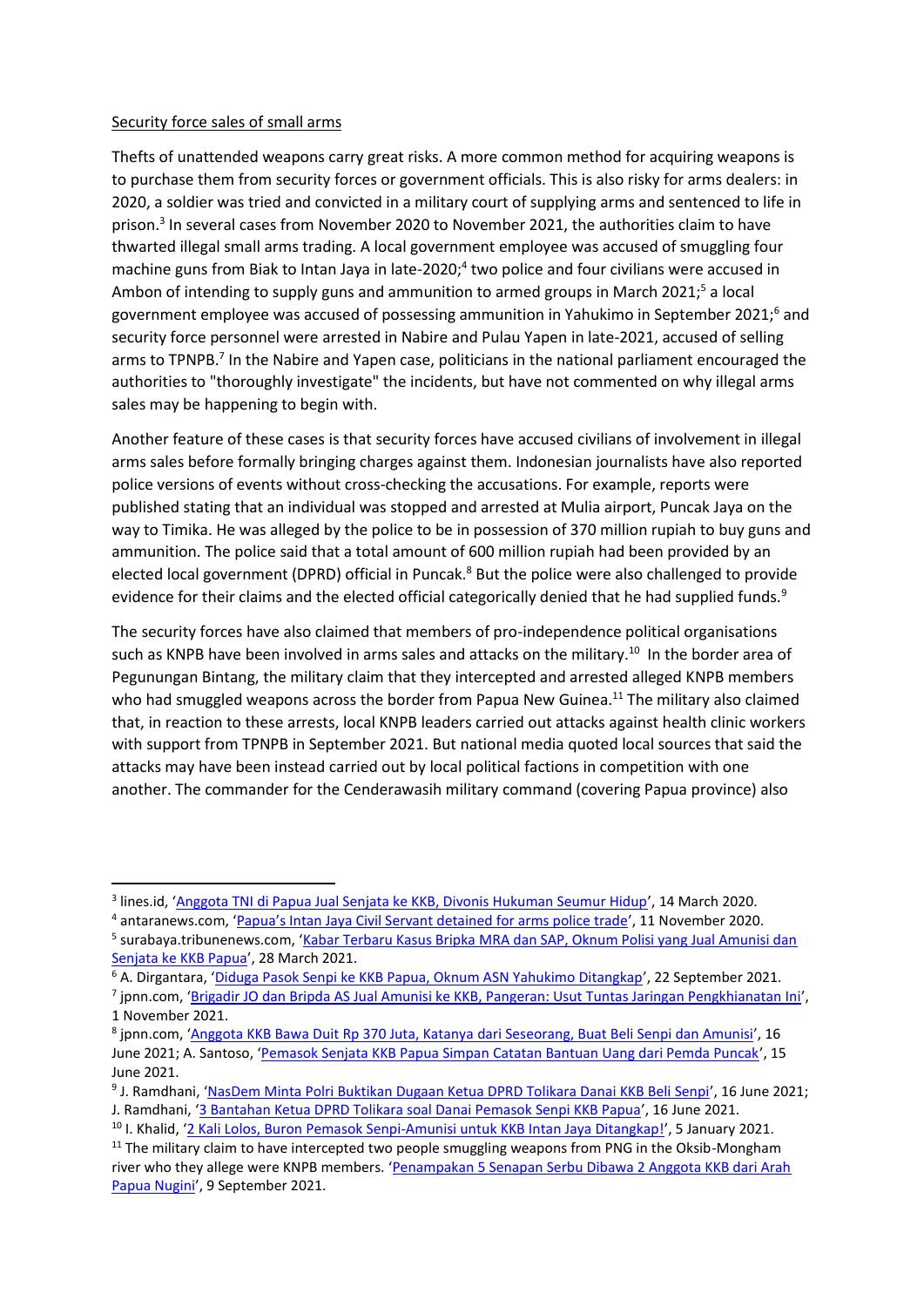told journalists that the military had not done thorough research into the local political situation.<sup>12</sup> So military claims that the KNPB were involved in the attacks appear to be baseless.

The problem in these cases is that members of the KNPB are regularly criminalised by the security forces, with its leaders even previously having been assassinated by the police.<sup>13</sup> Added to this, there is an absence of normal democratic safeguards such as objective media reporting on West Papua. The court system has convicted people of treason for much lesser offences than selling arms. But while the penalties for those accused and convicted of involvement in arms sales are very severe, in many parts of Papua, security forces face little scrutiny of their conduct or claims. In remote areas, the security forces are often more powerful than civilian authorities.

## The impacts of militarism

 $\overline{a}$ 

Illegal arms dealing needs the possibility of funds, a prevalence of security force personnel and bases, and willingness to do arms deals. Possibility - because arms sales need the availability of funds, with untold sums misappropriated from infrastructure, special autonomy and development funds by security force personnel and other state officials since 2001.<sup>14</sup> And certain areas where arms are allegedly traded have long coastlines or are in border areas, allowing potentially easier transit than in other areas. Prevalence - because there are many soldiers and police in West Papua in increasing numbers of bases, with many weapons at their disposal. Willingness - because illegal arms sales need buyers from armed groups and security force personnel willing to sell weapons. Security force personnel may sell arms because they receive low pay, have low morale or there is a black market in which senior security force personnel are also involved.

None of these conditions would be possible without militarism, a situation where war and security force activities and operations become seen as 'normal'. This is the situation in the central highlands region and in West Papua province. In this sense, illegal arms sales are a symptom of militarism. Another symptom of militarism is internal displacement. Internal displacement has become complex in the central highlands and West Papua province because IDPs who flee security force operations lack government or humanitarian agency support and fear returning home.<sup>15</sup>

Based on independent observers' reports, the UN estimated in February 2022 that there were between 60,000-100,000 internally displaced persons (IDPs) throughout West Papua.<sup>16</sup> Most have fled conflict between the Indonesian security forces and TPNPB since late-2018. The government does not allow humanitarian relief agencies to provide support to IDPs in West Papua, and its own efforts have been uncoordinated and inadequate.<sup>17</sup> On occasions when the UN and Special

<sup>&</sup>lt;sup>12</sup> W. Siagian, '[KKB Lecehkan dan Bunuh Nakes di Papua, TNI Sebut KNPB Terlibat](https://news.detik.com/berita/d-5729002/kkb-lecehkan-dan-bunuh-nakes-di-papua-tni-sebut-knpb-terlibat)', 9 September 2021; R. Rikang, ['The Indonesian Military's Attack on the Papua's District of Kiwirok'](https://magz.tempo.co/read/cover-story-/38591/the-indonesian-militarys-attack-on-the-papuas-district-of-kiwirok) 14 November 2021.

<sup>13</sup> BBCindonesia.com '[Pegiat HAM protes kasus penembakan aktivis Papua](https://www.bbc.com/indonesia/berita_indonesia/2012/06/120615_update_kerusuhan_papua)', 15 June 2012.

<sup>&</sup>lt;sup>14</sup> TAPOL, ['Entrenched militarism, the 'prosperity' approach and gov](https://www.tapol.org/briefings/entrenched-militarism-%E2%80%98prosperity%E2%80%99-approach-and-governance-exception-west-papua%C2%A0)ernance by exception in West Papua', 8 December 2020; and TAPOL, '[The Indonesian military and counter-terrorism: new business, same old ways](https://www.tapol.org/briefings/indonesian-military-and-counter-terrorism-new-business-same-old-ways)', 5 October 2021.

<sup>&</sup>lt;sup>15</sup> OHCHR, 'Mandates of the Special Rapporteur on the rights of indigenous peoples, the Special Rapporteur on extrajudicial, summary or arbitrary executions and the Special Rapporteur on the human rights of internally displaced persons', Ref.: AL IDN 11/2021. December 27th 2021.

<sup>&</sup>lt;sup>16</sup> United Nations Human Rights Special Procedures, 'Indonesia: UN experts sound alarm on serious Papua abuses, call for urgent aid', 1 March 2022. As a result of fleeing violence, a small number of people have crossed the land border into Papua New Guinea.

<sup>&</sup>lt;sup>17</sup> Attempted deliveries of small amounts of rice by local churches were blocked by police who insisted they were not to personally visit IDPs. OHCHR, 'Mandates of the Special Rapporteur on the rights of indigenous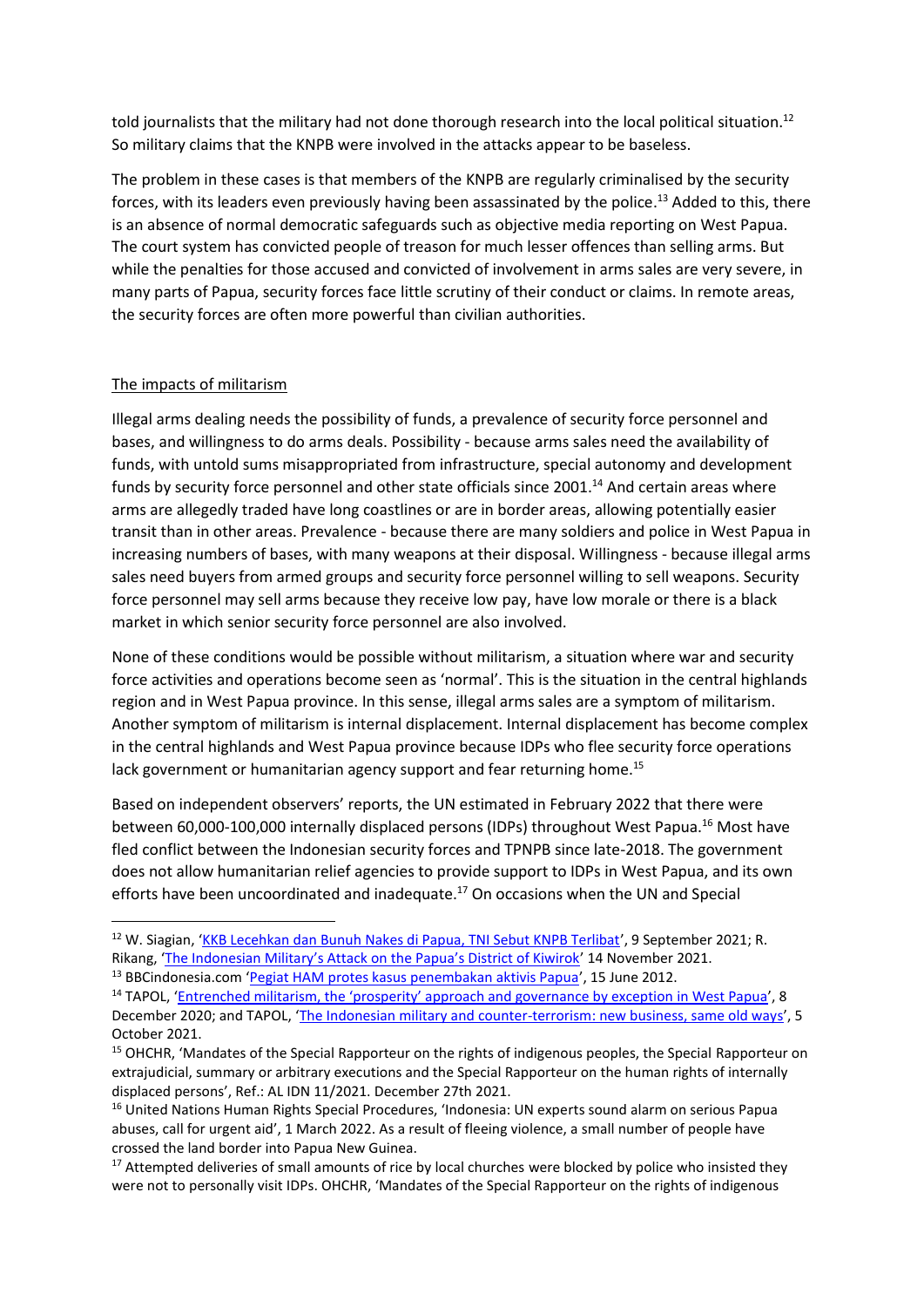Rapporteurs have raised specific problems of internal displacement and security force conduct with the Government of Indonesia's representative to the United Nations, their questions were ignored or deflected.<sup>18</sup>

In May 2021, local authorities estimated that there were as many as 19,000 IDPs in Puncak regency. Other observers put the number much higher, at around 35,000.<sup>19</sup> Displaced civilians are highly vulnerable, and in February 2022, several children were tortured and one killed in the area. IDPs are often based near or within the grounds of churches. Nine churches have been hit by security force gunfire and other villages have been hit by shooting, including from military helicopters.

A growing problem of internal displacement exists in the border region of Pegunungan Bintang, Papua province, where the security forces are planning to build a new district command (Kodim), which is likely to exacerbate the issue. As of late October 2021, there were an estimated 2,000 IDPs from Kiwirok district, following fighting between the security forces and TPNPB in September 2021. The military are alleged to have targeted villagers suspected of providing support to TPNPB in the region, by conducting air raids. Some IDPs have spent long periods in forested areas without proper shelter, while others have fled across the border to Papua New Guinea.

In Yahukimo, bordering Pegunungan Bintang, the security forces reportedly conducted extrajudicial executions of three civilians in June 2021. In a separate incident, a two-year old child was killed by a bullet, which is likely to have been fired by the security forces, also injuring his six-year-old brother. Yahukimo also saw increasing internal displacement since November 2021, when 5,000 people fled from security force operations.<sup>20</sup>

As TAPOL reported in February 2022, the situation of internal displacement in Maybrat regency has become increasingly exacerbated by security force operations. When the military commander in Maybrat was asked by the Catholic Diocese in Sorong to ensure the safe return of IDPs, the Diocese received no answer.<sup>21</sup>

### 'Normal' war?

 $\overline{a}$ 

The military and central Government announced a putative "new approach" for West Papua in November 2021. The Coordinating Minister for Politics Law and Security, Mahfud MD, claimed that this new approach would see change from 'combat operations' to 'territorial operations'. General Andika Perkasa, the Commander of the Armed Forces said that "the bottom line is that the Papua

peoples, the Special Rapporteur on extrajudicial, summary or arbitrary executions and the Special Rapporteur on the human rights of internally displaced persons', Ref.: AL IDN 11/2021. December 27th 2021, p.4.

<sup>&</sup>lt;sup>18</sup> OHCHR, 'Mandates of the Special Rapporteur on the rights of indigenous peoples, the Special Rapporteur on extrajudicial, summary or arbitrary executions and the Special Rapporteur on the human rights of internally displaced persons', Ref.: AL IDN 1/2020, 8 June 2020.

<sup>&</sup>lt;sup>19</sup> OHCHR, 'Mandates of the Special Rapporteur on the rights of indigenous peoples, the Special Rapporteur on extrajudicial, summary or arbitrary executions and the Special Rapporteur on the human rights of internally displaced persons', Ref.: AL IDN 11/2021. December 27th 2021, p.4.

<sup>&</sup>lt;sup>20</sup> OHCHR, 'Mandates of the Special Rapporteur on the rights of indigenous peoples, the Special Rapporteur on extrajudicial, summary or arbitrary executions and the Special Rapporteur on the human rights of internally displaced persons', Ref.: AL IDN 11/2021. December 27th 2021, p.6.

<sup>&</sup>lt;sup>21</sup> TAPOL, '[Militarisation, Conflict and Injustice in Maybrat Regency, West Papua](https://www.tapol.org/briefings/militarisation-conflict-and-injustice-maybrat-regency-west-papua)', 17 February 2022.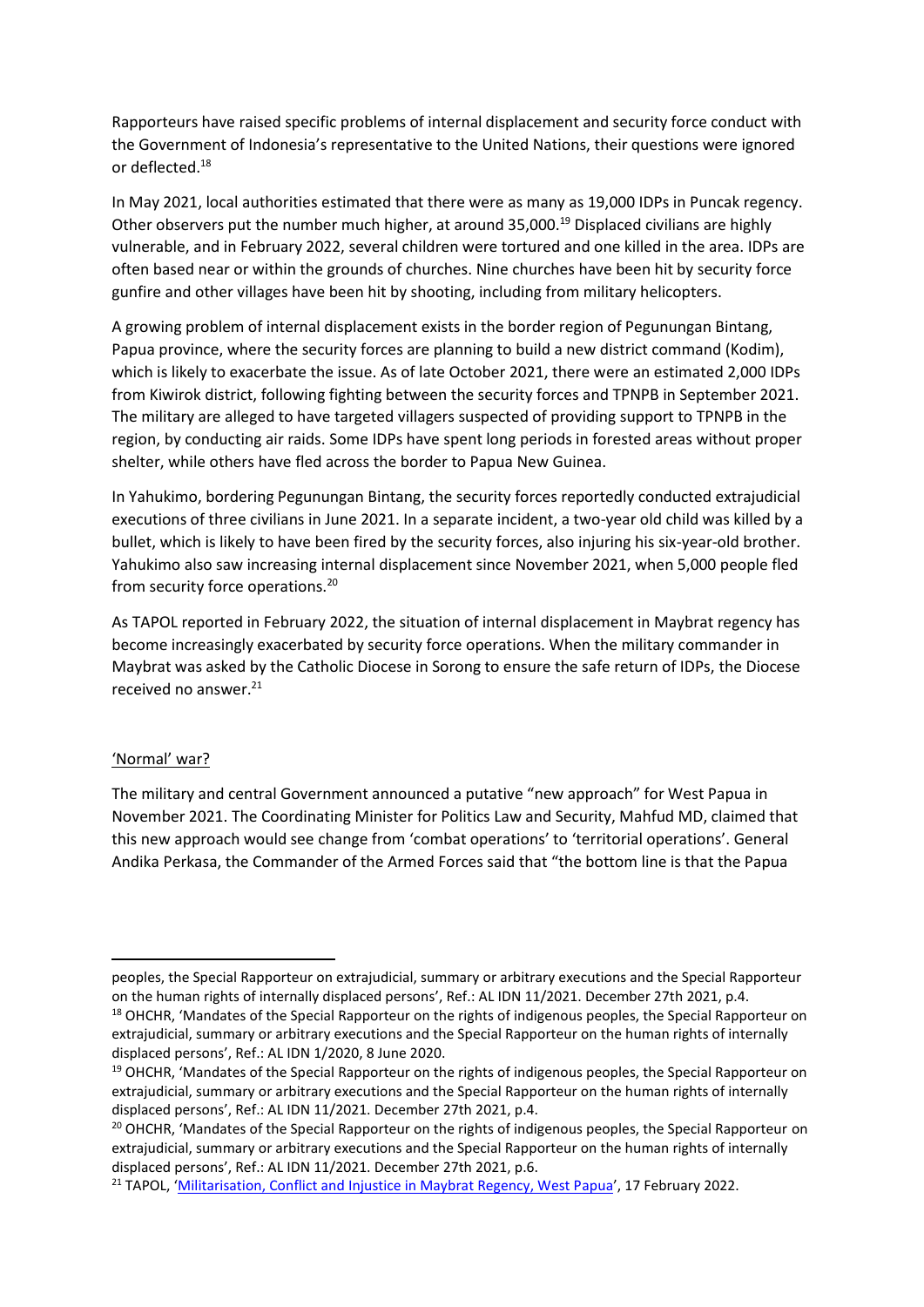approach is developing comprehensive and synergistic prosperity…meaning the approach in Papua is not weapons but prosperity".<sup>22</sup>

This is not a new approach, however: President Yudhoyono who left office in 2014 talked up a 'prosperity' approach for West Papua. From the passing of the Special Autonomy law in 2001 and further infrastructure and development funds to 2020, successive governments spent US\$7.4 billion, while cracking down on political rights, especially in the last four years.<sup>23</sup> Almost five months after the military and Government announcement, the 'new approach' in West Papua is still about weapons and war, manifested in illegal arms sales, a failure to end the IDP crisis, and as some sources have stated, 76,227 military and police personnel were deployed cumulatively between 2013 and 2021.<sup>24</sup>

Initially, General Andika Perkasa did not "make the detail clear" of what this new approach would be, and since then, little further detail has appeared.<sup>25</sup> Much is simply recycled from before the classification of the TPNPB as a terrorist group, after which the military took a lead role in operations. Now the security forces will again do joint operations, but with "better intelligence" to coordinate during operations.<sup>26</sup> Even the messaging is the same: the security forces are saying that the new approach is about 'protecting' civilians from TPNPB, used as an excuse for the terrorist classification.<sup>27</sup>

Messaging seems to play a very important role in how the security forces presents itself. Indeed, this rather than any actual change of strategy is what has happened. One pro-Government think tank has said that stronger "social communication" and "positive propaganda" are key parts of General Andika's approach. Singling out illegal arms sales, they suggest that positive propaganda may help troops to have better "integrity, awareness and obedience of the law".<sup>28</sup> It is difficult to find any statements by officials or the Indonesian media however which put illegal arms down to poor pay, conditions and morale among personnel.

## **Conclusion**

1

Arms deals between the Indonesian security forces and armed groups have a long history but there are increasing reports that they are taking place. In other areas of Indonesia where the security forces have a significant presence, the sale of weaponry is said to be "directly correlated" with levels of violence.<sup>29</sup> Funds must be available, security force personnel must have willingness to sell arms through a network of contacts, perhaps because of poor pay, morale and oversight, there must be demand from armed groups, and there must be a prevalence of security force personnel. These deals do not depend on personal motivations or money alone, but militarism, where security force activity comes to be seen as normal. This is the situation in West Papua as of today, as the military

<sup>&</sup>lt;sup>22</sup> BBC Indonesia, 'Papua: 'Pendekatan baru' penyelesaian konflik bersenjata, antara harapan penurunan [kekerasan dan tudingan janji 'hampa'](https://www.bbc.com/indonesia/indonesia-59345248)', 26 November 2021.

<sup>&</sup>lt;sup>23</sup> A. Malik, '[Indonesia to evaluate special funds for Papua: Why \\$7.4bn since 2002 hasn't solved problem](https://theconversation.com/indonesia-to-evaluate-special-funds-for-papua-why-7-4bn-since-2002-hasnt-solved-problems-131671)', Theconversation.com, 22 February 2020.

<sup>&</sup>lt;sup>24</sup> S. Sucahyo '[Tolak Wacana Pemekaran Papua, Demo Meletus di Beberapa Tempat](https://www.voaindonesia.com/a/tolak-wacana-pemekaran-papua-demo-meletus-di-beberapa-tempat/6565013.html)' 10 May 2022,

<sup>25</sup> BBC Indonesia, '[Papua: 'Pendekatan baru' penyelesaian konflik bersenjata',](https://www.bbc.com/indonesia/indonesia-59345248) 26 November 2021.

<sup>26</sup> L.S. Rahayu, '[KSAD Dudung Bicara Rangkul KKB, Ini PR Pengamanan di Papua](https://news.detik.com/berita/d-5826253/ksad-dudung-bicara-rangkul-kkb-ini-pr-pengamanan-di-papua)', 25 November 2021.

<sup>&</sup>lt;sup>27</sup> TAPOL, '[The Indonesian military and counterterrorism: New Business, Same Old Ways](https://www.tapol.org/briefings/indonesian-military-and-counter-terrorism-new-business-same-old-ways)', 5 October 2021.

<sup>&</sup>lt;sup>28</sup> L.S. Rahayu '[KSAD Dudung Bicara Rangkul KKB, Ini PR Pengamanan di Papua](https://news.detik.com/berita/d-5826253/ksad-dudung-bicara-rangkul-kkb-ini-pr-pengamanan-di-papua)', 25 November 2021.

<sup>&</sup>lt;sup>29</sup> Sangaji, 'The security forces and regional violence in Poso' in G. van Klinken and H. Schulte Nordholt, *Renegotiating Boundaries. Local Politics in Post-Suharto Indonesia,* KITLV, 2007, p. 276.